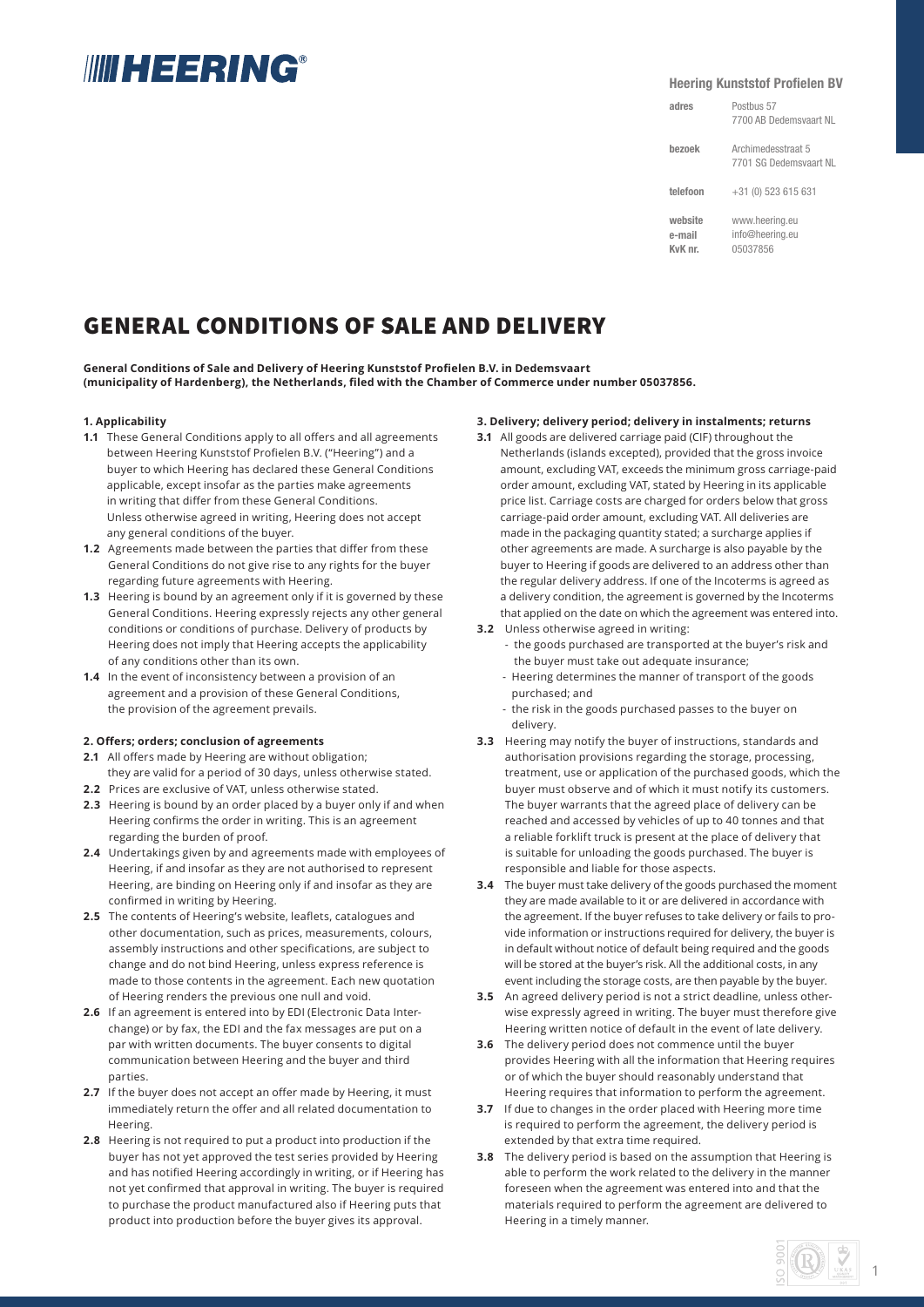- **3.9** Heering may deliver goods in instalments. If the goods are delivered in instalments, Heering may invoice each instalment separately. This does not apply if an instalment has no independent value.
- **3.10** 3.10 If the buyer is to blame for the return of goods, credit will be given for those goods minus 15% of their value and minus the freight costs, if any. This applies only if all the goods are undamaged and if the goods returned are goods from Heering's regular stocks. Goods may be returned up to 30 days after delivery, unless otherwise agreed.

# **4. Requirements and standards in the country of destination**

The buyer must ascertain that the goods purchased and the packaging, labelling and other information in question meet all the standards and requirements that apply in the country of destination. The use made of the goods purchased and their compliance with the standards and requirements that apply in the country of destination are at the buyer's risk.

## **5. Samples; designs; specimens**

A design, sample or specimen shown or provided by Heering is shown or provided for information purposes only. The properties of the goods to be delivered may differ from those of the sample, design or specimen, unless Heering expressly states that the goods to be delivered will be in conformity with a sample, design or specimen shown or provided.

### **6. Beëindiging van de overeenkomst**

- **6.1** All amounts payable to Heering by the buyer fall due immediately in the following cases, among others:
	- if circumstances come to Heering's attention after the agreement is entered into that are valid reason for Heering to fear that the buyer will fail to perform its obligations;
	- if the buyer is put into liquidation, declared insolvent or granted a suspension of payment;
	- if Heering requests the buyer to provide security for the performance of its obligations and that security is not provided or is inadequate; or
	- if the buyer is otherwise in default and fails to perform its obligations under the agreement.

 In the aforesaid cases Heering may suspend the performance of further performance of the agreement and may dissolve (ontbinden) all or part of the agreement, in which case the buyer is required to reimburse the loss consequently incurred by Heering, without prejudice to Heering's other rights.

**6.2** If circumstances occur regarding persons or materials used or customarily used by Heering in the performance of the agreement of such a nature that performance of the agreement becomes impossible or so onerous or disproportionately costly that Heering can no longer reasonably be required to perform the agreement, Heering may dissolve (ontbinden) all or part of the agreement.

# **Artikel 7. Moulds**

- **7.1** If Heering must arrange for the production of a mould, die, auxiliary tool, etc., it will not commence the production until the buyer pays the agreed contribution to the production costs. Heering will not commence alterations, improvements or repairs of a mould, auxiliary tool, etc., until the costs (or, if necessary, the estimated costs) due have been paid. If no price has been agreed on, an advance on the costs to be a reasonably agreed on is payable by the buyer to Heering at the latter's first request.
- **7.2** Moulds, auxiliary tools, etc., produced by Heering or produced in whole or in part on the basis of instructions given by Heering are and remain Heering's property. The contribution to the production costs paid by the buyer must be regarded as part of the total costs. Heering will store the moulds, auxiliary tools, etc. if they are not being used for production purposes. If they have not been used after a period of three years, Heering may destroy them without any compensation being payable to the buyer and without prejudice to Heering's right to charge the costs involved in their destruction to the buyer.

# **Artikel 8. Work; advice**

- **8.1** Heering will provide advice, calculations, drawings and other information to the best of its ability and in accordance with professional standards, but does not warrant that they will achieve the proposed results. The advice, calculations, drawings and other information provided by Heering (e.g. regarding quality, capacity or results) are therefore provided without obligation and as information by which Heering is not bound.
- **8.2** The buyer will treat all the advice, calculations, drawings, offers and other information provided by Heering as strictly confidential and may use them only for the purpose for which they are intended. Without Heering's prior written consent, the buyer may therefore not multiply the aforesaid information, make it public or disclose it, or make it available to a third party in any other manner.
- **8.3** Heering is not liable for any direct or indirect loss, in any form or on any ground, except in the event of intent or gross negligence on the part of Heering or its managing employees regarding the provision of advice or information referred to in Article 8.1. The buyer indemnifies Heering against any third-party claims in that regard. If reliance on this provision is not accepted in court, the limitation of liability in Article 19 of these General Conditions in any event applies.

### **Artikel 9. Resources and documents**

- **9.1** Resources and documents made available by Heering to the buyer, including reports, advice, designs, sketches, drawings, software, displays, promotional material, estimates, specifications, designs, moulds and tools, remain Heering's property at all times.
- **9.2** The buyer is required with regard to the resources and documents made available to it as referred to in Article 9.1, at its expense:
	- a. to mark them as recognisably property of Heering;
	- b. to keep them in a good state of repair;
	- c. to insure them against all risks during the period in which they are in its possession; and
	- d. to return them to and make them available to Heering at its first request.
- **9.3** Without Heering's prior written consent, the Buyer may not use the resources and documents referred to in Article 9.1 in any manner other than for the purposes of the agreement and may not multiply, copy or encumber them, disclose them or make them available to a third party, otherwise use them for or allow them to be used for the benefit of a third party, or hand them over to a third party.

# **Artikel 10. Software**

- **10.1** If Heering makes software available to the buyer, Heering thereby grants the buyer a non exclusive right to use that software. The buyer must at all times strictly comply with the terms of use agreed on with Heering. The buyer's right of use exclusively comprises the right to load and run the software.
- **10.2** The buyer may use the software only within its own business or organisation and only on the processing unit or for the specific number or type of users or connections for which the right of use was granted. The right of use may apply to more than one processing unit or user only if so agreed in writing with Heering.
- **10.3** The right of use of the software may not be transferred. The buyer therefore may not sell, rent out, multiply, sublicense, dispose of or encumber the software or the carriers on which it is recorded, and may not make them available to a third party for any purpose. The same applies if the third party in question uses the software only for the buyer's benefit.
- **10.4** The buyer may not alter the software, otherwise than to repair errors, and may not use it to process data for the benefit of third parties. The source code of the software and the technical documentation produced during the development of the software will not be made available to the buyer and may not be used by the buyer.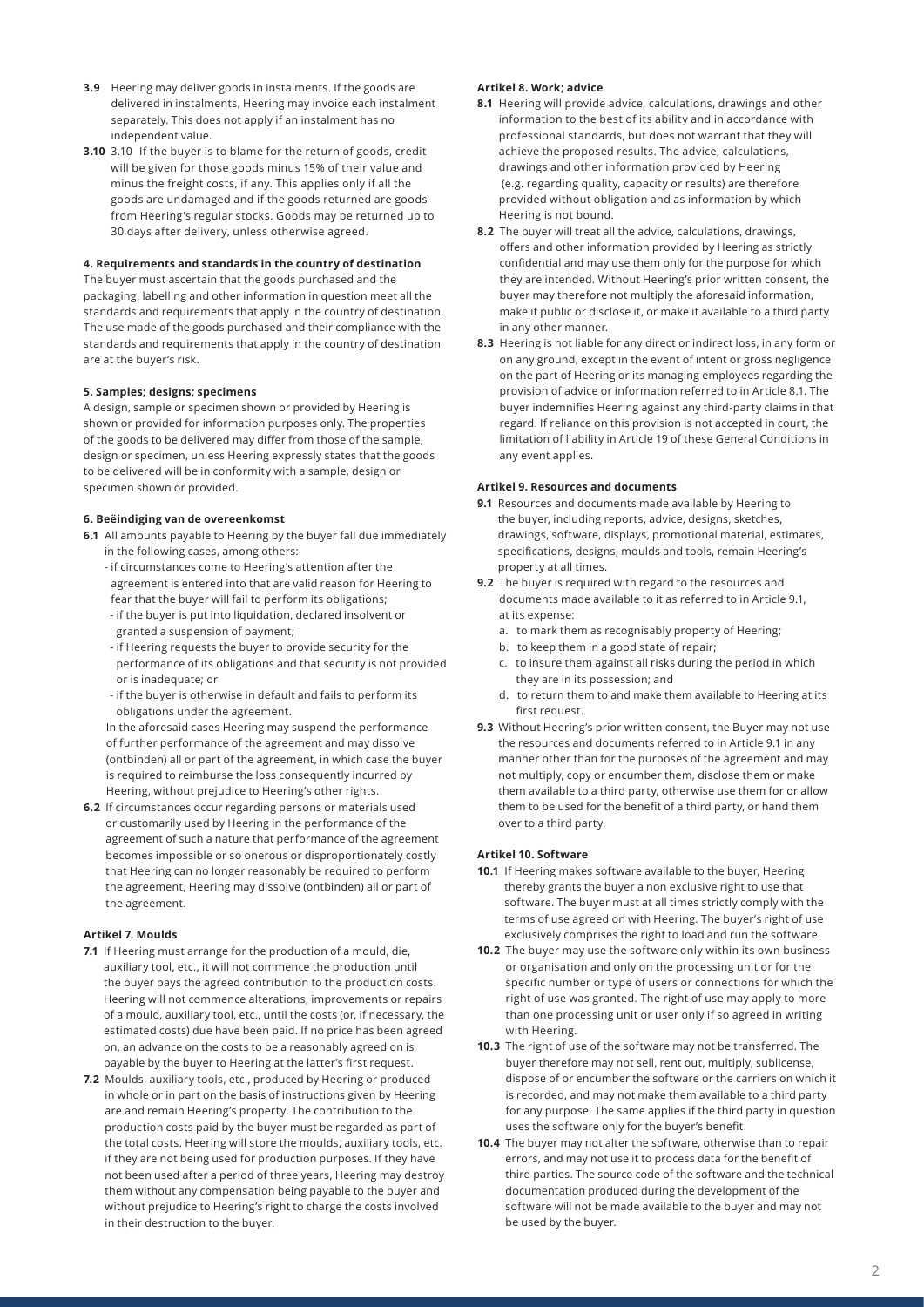- **10.5** On termination of the right of use of the software, the buyer must immediately return all copies of the software in its possession to Heering at the buyer's expense.
- **10.6** If and insofar as Heering makes software of third parties available to the buyer, those third parties' conditions regarding the software will apply in addition to these General Conditions. These General Conditions prevail in the event of inconsistencies. The buyer accepts the applicability of the aforesaid third-party conditions.
- **10.7** Heering may take technical measures to protect the software. If Heering has protected the software using technical means, the buyer may not remove, bypass or disable that protection.
- **10.8** Heering is not liable for any loss arising from or related to the use of the software or for any lost or damaged data, except in the event of intent or gross negligence on the part of Heering or its managing employees.
- **10.9** The buyer warrants that no third-party rights oppose the provision of hardware, software or materials to Heering to be used or processed by it, and indemnifies Heering against any third-party claims in that regard.

### **Artikel 11. Tolerance**

- **11.1** Heering may overdeliver or underdeliver a maximum of 10% in the case of profiles available from stock and a maximum of 20% in the case of special profiles. The buyer is required to pay the price of the number of profiles actually delivered.
- **11.2** Unless otherwise stated, Heering's profiles are produced on the basis of DIN measure 169412 2a. Minor differences in shape, weight and colour, if any, do not give the buyer the right to refuse to take delivery.

# **Artikel 12. Retention of title**

- **12.1** Heering remains the owner of all goods that it delivers to the buyer under any agreement until the buyer performs all its obligations in exchange for those goods. If Heering provides or is required to provide services under the agreement, the goods referred to in the preceding sentence remain Heering's property until the buyer also pays Heering all the amounts due in exchange for those services. The retention of title also applies to any claim that Heering has against the buyer on the grounds of breach of such an agreement by the buyer.
- **12.2** If the laws of the country of destination of the goods purchased offer more possibilities of retention of title than those set out in Article 12.1 above, those additional possibilities are deemed to have been agreed on between the parties for the benefit of Heering, on the understanding that the provisions of Article 12.1 remains in force if it cannot be objectively established to what additional possibilities this provision relates.
- **12.3** Goods delivered by Heering that come under the retention of title may be resold only in the normal course of business. If the buyer is declared bankrupt or is granted a suspension of payment, those goods may not be resold also in the normal course of business. The buyer furthermore may not pledge the goods or encumber them with any other right.
- **12.4** At Heering's first request, the buyer will create an (undisclosed) pledge on goods delivered that have become the buyer's property by payment being made and that are still in the buyer's possession, as additional security for any claims that Heering may have against the buyer on any ground. The right recorded in this paragraph also applies to goods delivered by Heering that have been processed or treated by or by order of the buyer, as a result of which Heering has lost its retention of title.
- **12.5** If the buyer fails to perform its obligations or if Heering has valid reason to fear that it will fail to do so, Heering may take back goods delivered under retention of title from the buyer or from a third party that holds those goods for the buyer. The buyer must provide its full cooperation, subject to a penalty of 10% per day of the amount payable by the buyer, without prejudice to Heering's right to demand performance of that obligation, to claim damages or to dissolve (ontbinden) the agreement.
- **12.6** If a third party wishes to create or exercise any right in respect of the goods delivered under retention of title, the buyer must notify Heering accordingly as soon as possible.
- **12.7** Payment by a third party of the amount payable to Heering by the buyer does not fulfil the condition precedent of payment regarding the retention of title. Heering therefore retains title to the goods in that case.
- **12.8** The Buyer undertakes to mark the goods delivered under retention of title as Heering's property, to take out and maintain insurance to cover the risk of fire, explosion, water damage and theft, and to present proof of payment of the insurance premiums to Heering at its first request.
- **12.9** At Heering's first request, the Buyer undertakes:
	- to pledge to Heering all rights of the buyer in relation to the insurers regarding goods delivered under retention of title, in the manner described in Article 3:239 of the Dutch Civil Code;
	- to pledge to Heering the claims that the Buyer acquires in relation to its customers on the resale of goods delivered by Heering under retention of title, in the manner prescribed in Article 3:239 of the Dutch Civil Code; and
	- in other ways to cooperate in all reasonable measures that Heering wishes to take to protect its right of ownership of the goods and that do not unreasonably hinder the buyer's normal business operations.

### **Artikel 13. Payment**

- **13.1** Unless otherwise agreed in writing, payment must be made within 30 days after the invoice date, in legal tender, at Heering's offices or by transferring the amount due to Heering's bank account. The buyer is in default if full payment is not made within 30 days after the invoice date; the statutory commercial interest is payable by the buyer to Heering from the moment the buyer is in default.
- **13.2** Payment must be made without any discount or set-off.
- **13.3** Every payment made by the buyer first serves as payment of all interest and costs due and then as payment of immediately payable invoices that have been outstanding the longest, also if the buyer states that the payment relates to a later invoice.
- **13.4** If the buyer fails to pay any amount payable to Heering, Heering may suspend the further performance of all current agreements between Heering and the buyer until that payment is made, and payment in cash for the further delivery may be claimed, also if the parties had agreed otherwise. This provision also applies if the buyer disputes the claim. The buyer may not suspend its payment obligation on the grounds of complaints.

# **Artikel 14. Collection costs**

- **14.1** If Heering takes debt collection measures against a defaulting buyer, the collection costs, subject to a minimum of 10% of the outstanding amount, are payable by the buyer.
- **14.2** All court costs incurred by Heering in all instances, in any event including but not limited to court fees, legal fees and bailiff fees, are payable to Heering by the buyer, unless those costs are unreasonably high. This applies only if Heering and the buyer conduct legal proceedings in respect of an agreement that is governed by these General Conditions and a final court judgment is passed in which the court rules against or largely against the buyer.

# **Artikel 15. Defects; complaints**

**15.1** The Buyer must have the goods purchased inspected on delivery. The buyer must ascertain in that inspection whether the goods delivered are in conformity with the agreement, i.e. whether the right goods have been delivered, whether the goods delivered comply with the agreements made in terms of quantity (such as the number and quantity of the goods), whether the goods delivered meet the agreed quality requirements or, if no such requirements have been agreed, the requirements that must reasonably be met for normal use or for commercial purposes.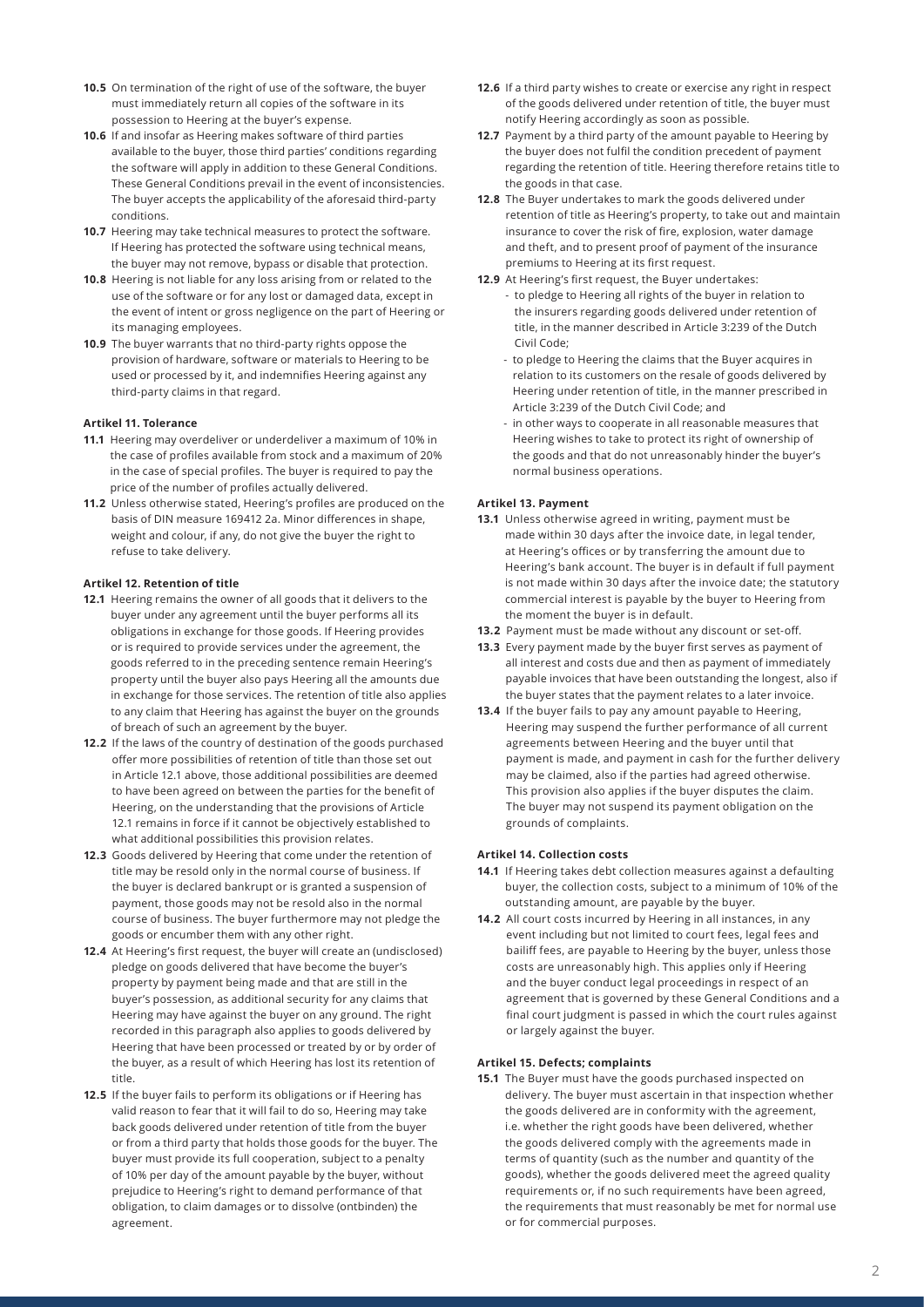Unless evidence to the contrary is provided, the quantities stated by Heering in the shipping documents, delivery notes, etc., are considered correct.

- **15.2** The buyer must report any visible defects or shortcomings to Heering within a period of 14 days. For the purposes of this paragraph, visible defects or shortcomings include defects and shortcomings that should reasonably have been discovered in the inspection referred to in the preceding paragraph.
- **15.3** The buyer must report any hidden defects to Heering in writing within 14 days after they are discovered or should reasonably have been discovered, but no later than one year after delivery.
- **15.4** If the buyer exceeds the aforesaid time limits, it forfeits all its rights.
- **15.5** The buyer must pay for and take delivery of goods purchased also if it complains in a timely manner.
- **15.6** Goods may be returned to Heering only with its prior written consent.
- **15.7** A report of defects and shortcomings must provide as detailed a description as possible of the defects and shortcomings in question, to allow Heering to respond adequately. The buyer must give Heering the opportunity to investigate the complaint(s), also by giving Heering access to the goods purchased.

# **Artikel 16. Price changes**

Heering may change its prices, unless otherwise agreed. The buyer may dissolve (ontbinden) the agreement in question in writing in the case of a price increase of more than 10%. In that case it must do so immediately after being notified of the price increase. If a price increase is due to a statutory or other government measure, Heering may pass on the price increase to the buyer, even if a fixed price was agreed, without the buyer having the right to dissolve (ontbinden) the agreement.

# **Artikel 17. Packaging**

- **17.1** Heering is not required to package the goods purchased. Insofar as the goods purchased are packaged, Heering may charge the packaging separately. Heering is not required to take back packaging, unless otherwise agreed in writing. The packaging and shipment of the goods purchased are at Heering's discretion.
- **17.2** Heering must make return packaging (packaging intended for repeated use, such as steel containers) that remains Heering's property available to Heering, empty, within fourteen days after delivery. If the buyer fails to perform its obligations regarding packaging, all the resulting costs are payable by the buyer, including but not limited to the costs resulting from late return of the packaging, the costs of replacement and the costs of repair or cleaning.

# **Artikel 18. Warranty**

- **18.1** Heering warrants that the goods delivered by it are free of design defects, faulty materials and manufacturing defects at the time of delivery.
- **18.2** If the goods have demonstrable design defects, faulty materials or manufacturing defects within one year after delivery that are reported to Heering in writing within one year after delivery, the buyer is entitled (at Heering's option) to repair of the goods or to the delivery of replacement goods or of replacement parts for the goods delivered (at the same delivery address in the Netherlands), unless the defect is due to a design, instruction or request of the buyer. Goods replaced become Heering's property.
- **18.3** The warranty does not apply if the damage is due or partly due to:
	- normal wear and tear;
	- incorrect treatment or incorrect use, including failure to comply with directions or instructions, use other than the normal foreseeable use, or improper storage or maintenance of the goods purchased;
- work/assembly, installation or repairs by third parties or by the buyer without Heering's prior written consent;
- goods made available to Heering by the buyer for processing or for the performance of an agreement, or used in consultation with the buyer;
- processing by the buyer or a third party of the goods purchased, except in the case of a specific manner of processing expressly referred to by Heering in its documentation, leaflets, etc. that has been carried out correctly;
- vandalism, weather influences or other external causes; and
- complaints that are reported outside the warranty period set by Heering or a supplier of Heering.
- **18.4** The warranty is valid only if the buyer has performed all its obligations in relation to Heering or has provided adequate security for the performance of those obligations (for instance in the form of a bank guarantee).

#### **Artikel 19. Liability**

- **19.1** Only the warranty described in Article 18 (Warranty) of these General Conditions applies to defects of goods delivered.
- **19.2** All liability of Heering, regardless of the legal basis, is limited to the invoice amount of the goods in question of the shipment in question.
- **19.3** Heering is not liable for any consequential loss, such as loss of profit and other indirect loss, including but not limited to lost savings, loss caused by business interruption, possible liability of the buyer towards third parties, and the costs of taking back or replacing goods delivered.
- **19.4** All rights of action of the buyer in relation to Heering lapse one year after the buyer became aware of the right of action in question, unless the buyer institutes legal proceedings against Heering within that period.
- **19.5** The buyer indemnifies Heering against claims for damages of third parties related to goods delivered to the buyer by Heering or services provided to the buyer by Heering , if and insofar as Heering would not have been liable towards the third party in question under the agreement and these General Conditions if the third party in question itself had been the buyer.
- **19.6** The limitations of liability set out in these General Conditions also apply for the benefit of third parties engaged by Heering in the performance of the agreement.
- **19.7** Heering is not liable for loss of any nature resulting from its reliance on incorrect or incomplete information provided by the buyer. Heering is not required to check that the information provided by the buyer is correct or complete. The buyer indemnifies Heering against any third-party claims in that regard.
- **19.8** The information provided on Heering's websites is the only source of technical information on Heering's products. Heering reserves the right to change that information and is not required to inform the buyer of such changes. Heering is not liable for loss of any nature resulting from advice, recommendations, calculations or other statements regarding the goods delivered that are provided outside Heering's websites (by telephone or otherwise). The buyer must at all times check that information provided and goods delivered are suitable for the buyer's purposes.
- **19.9** The limitations of liability set out in these General Conditions do not apply if the loss is due to intent or gross negligence on the part of Heering or its managing employees.

# **Artikel 20. Force majeure**

**20.1** Force majeure means circumstances beyond Heering's control that prevent performance of the obligation. Those circumstances include (if and insofar as they make performance impossible or unreasonably difficult): strikes; a general shortage of raw materials and other goods or services required to provide the agreed performance; unforeseeable interruptions at suppliers or other third parties on which Heering is dependent; non-delivery,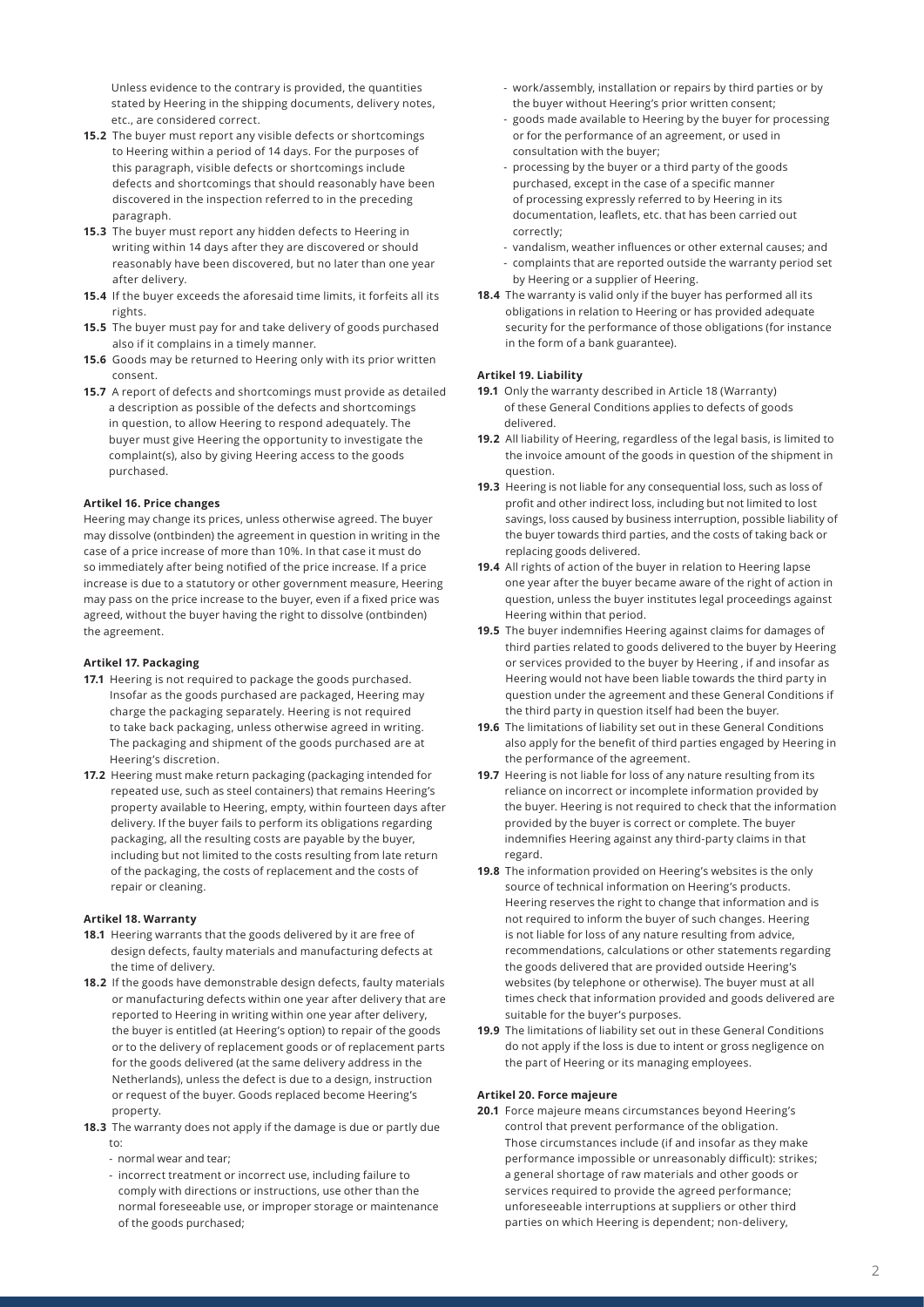late delivery or improper delivery to Heering of a performance required to enable Heering itself to provide a performance; government measures, such as import and export restrictions that prevent Heering from performing its obligations in a timely or proper manner; excessive absence due to sickness; terrorist attacks; limited or suspended power supply by utility companies or other parties; fire; pandemic; business interruption due to frost or other weather influences; computer breakdowns; Internet interruptions; and general transport problems.

- **20.2** Heering may also rely on force majeure if the circumstance that prevents performance or further performance occurs after Heering should have performed its obligation.
- **20.3** Heering's delivery and other obligations are suspended for the duration of the event of force majeure. If the period during which Heering is unable to perform its obligations due to an event of force majeure lasts longer than three months, both parties may dissolve (ontbinden) the agreement without being liable for damages in that case.
- **20.4** If Heering has already partly performed its obligations or is able to perform its obligations only partly on the occurrence of the event of force majeure, it may separately invoice the goods already delivered or the part that it is able to deliver, in which case the buyer must pay that invoice as if it related to a separate agreement.

### **Artikel 21. Confidentiality**

Subject to the statutory obligations that apply to them, both parties must keep secret all confidential information that they receive from each other or from another source under the agreement. Information is considered confidential if it is classified as such by the party providing the information or if the confidentiality is apparent from the nature of the information.

#### **Artikel 22. Intellectual property rights**

- **22.1** Unless otherwise agreed in writing, the current and future intellectual property rights in all goods offered or delivered and in all goods (property and property rights) that are in any manner related to Heering's goods, services and operations (including but not limited to products, designs, semi manufactured goods, packaging, labels, drawings, concepts, sketches, designs, patterns, moulds, machines, appliances, photographs, pictures, promotional materials, webpages, logos, domain names, trademarks, names, inventions, ideas, applications, procedures, software, production processes, data collections, knowhow, etc.) are vested in Heering.
- **22.2** Intellectual property rights include, without limitation, copyrights, database rights, drawing and design rights, trademark rights, patent rights, trade name rights, domain name rights, portrait rights, rights related to slavish imitation and other types of unlawful competition, rights related to business secrets and rights related to know-how, regardless of whether those rights are registered and including all applications for and entitlements to those rights and all resulting rights of action.
- **22.3** Insofar as the intellectual property rights referred to in Article 22.1 are not yet vested in Heering by operation of law but are vested in the buyer, the buyer transfers those current and future rights free of charge to Heering and warrants that it is authorised to do so. If that transfer is found to be unlawful, the buyer will transfer the intellectual property rights to Heering free of charge at Heering's first request. Insofar as the aforesaid intellectual property rights cannot be transferred to Heering or insofar as the law does not allow such transfer, the buyer grants Heering a free of charge, worldwide, perpetual, irrevocable, non-terminable and sublicensable right to use those intellectual property rights in the broadest possible sense, and Heering accepts that right. Insofar as permitted by law, the buyer waives any personality rights it may have regarding the intellectual property rights referred to in Article 22.1 (within the meaning of Article 25 of the Auteurswet (Dutch Copyright Act) or similar provisions of foreign law) or affirms that it will not rely on those rights.
- **22.4** The buyer will give Heering its full cooperation free of charge to help it acquire the intellectual property rights referred to in Article 22.1. The buyer itself may not enforce any intellectual property right as referred to in Article 22.1. The buyer may not infringe Heering's intellectual property rights. Without Heering's express prior written consent, the buyer may not file applications for or register the intellectual property rights referred to in Article 22.1.
- **22.5** If the buyer requests Heering to manufacture goods on the basis of drawings, designs, specifications, samples or pictures provided by the buyer or in accordance with other instructions given by the buyer, the buyer warrants that the manufacture or delivery of those goods does not infringe any third-party intellectual property rights. The buyer indemnifies Heering in this regard and holds it harmless from and against all loss and costs incurred by Heering as a result of a third party taking the position that the manufacture or delivery of the goods in question infringes intellectual property rights vested in that third party.
- **22.6** On request, the buyer will fully cooperate with Heering to help it enforce or protect the intellectual property rights referred to in Article 22.1 in relation to third parties or to help it defend itself against third-party claims as described in Article 22.5.
- **22.7** Insofar as the buyer has the right to use intellectual property rights of Heering on the grounds of a statutory rule or with Heering's consent, it will use those rights only during and for the purpose of resale of the goods delivered and in no event in a manner that might harm Heering, its reputation, the goods or the intellectual property rights in question.
- **22.8** At Heering's first request, the buyer will immediately cease the use of the intellectual property rights vested in Heering.

### **Artikel 23. Trademarks, tradenames, domain names and data**

- **23.1** Without Heering's express prior written consent, the buyer may not use data related to Heering or its goods, services, operations, etc. for publication purposes. Without Heering's express prior written consent, the buyer may not register or arrange for the registration of a domain name, tradename or trademark and may not use or arrange for the use of a domain name, URL (Uniform Resource Locator), tradename or sign that includes or uses the name HEERING, KERALIT, UNIPANEL, NOVICELL, NOVABOARD, FIBERYL, MAMMUT, MILLI-MAX, MILLIMAX or PRODEC, a sign that is similar or identical to one of those names, or any other trademark, tradename or product name of Heering.
- **23.2** Registrations and applications, made with Heering's express prior written consent, regarding a domain name, tradename or trademark that contains or uses one of the names listed in Article 23.1, a sign that is similar or identical to one of those names, or any other trademark, tradename or product name of Heering must always be registered (only) in Heering's name.
- **23.3** If the buyer is the direct or indirect holder of, or is or becomes aware of, any domain name registration, tradename registration or trademark registration that is not in Heering's name or of any URL that contains or uses one of the names listed in Article 23.1, a sign that is similar or identical to one of those names, or any other trademark, tradename or product name of Heering, it must immediately notify Heering accordingly in writing and provide free of charge all the cooperation requested by Heering to ensure that the use in question is terminated immediately and that the registration in question is immediately (at Heering's option) either cancelled or transferred to Heering free of charge and registered in its name.

#### **Artikel 24. Change of address**

The buyer must immediately notify Heering in writing of any change of address. Goods delivered to the buyer's address most recently known to Heering are deemed to have been received by the buyer.